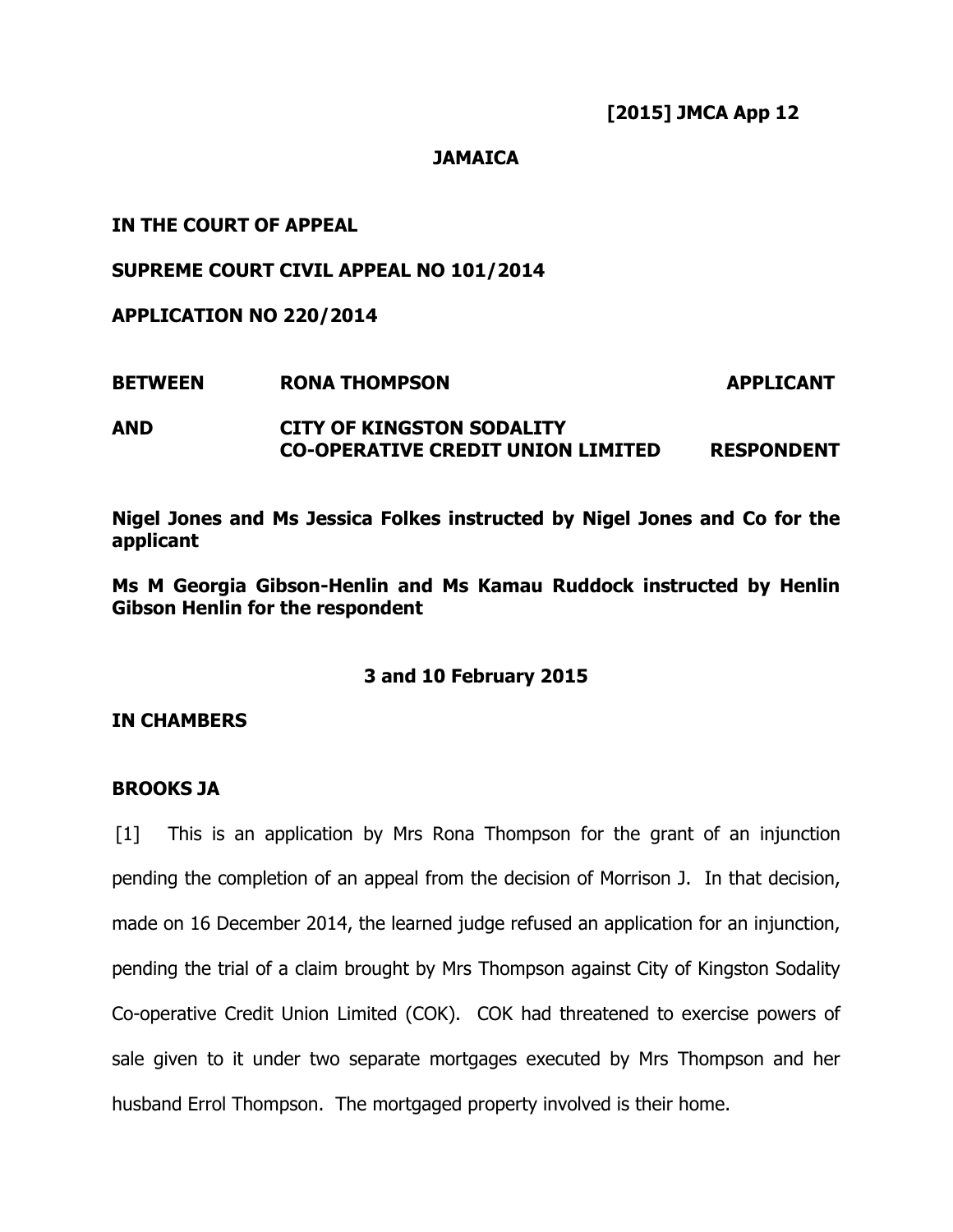[2] The appeal raises a number of issues, but the major one turns on the question of whether the learned judge in the court below failed to give sufficient regard to Mrs Thompson's assertions that she executed the mortgages because of undue influence brought to bear on her by her husband. Learned counsel appearing for each side in this application presented very thorough submissions dealing with the question of undue influence. These will not be explored in great detail here, not out of disrespect to the industry of counsel, but because this is an interlocutory application and the appeal is yet to come. It is however, necessary to provide a brief background to Mrs Thompson's claim.

#### **The background to the claim**

[3] Mr Thompson is a member of COK but Mrs Thompson is not. In or about June 2012, he approached it for loan financing. The financing was divided into two portions. The first loan was for \$10,150,904.36, while the second was for \$3,710,000.00. Of the first, \$10,065,223.91 was used to pay off a debt owed to Insurance Employees Cooperative Credit Union (IECCU), which was itself secured by a mortgage of the Thompsons' home. The second was said by Mr Thompson to be used to clear debts owed in relation to Mrs Thompson's illness. COK paid out the bulk of the money between 19 and 20 December 2012.

[4] The loans were ostensibly secured by a loan agreement and a guarantor's mortgage signed by Mr and Mrs Thompson as well as a form of guarantee signed by Mrs Thompson only. The guarantee was signed on 7 August 2012, whilst the guarantor's mortgage for the smaller loan was dated 5 November 2012. The loan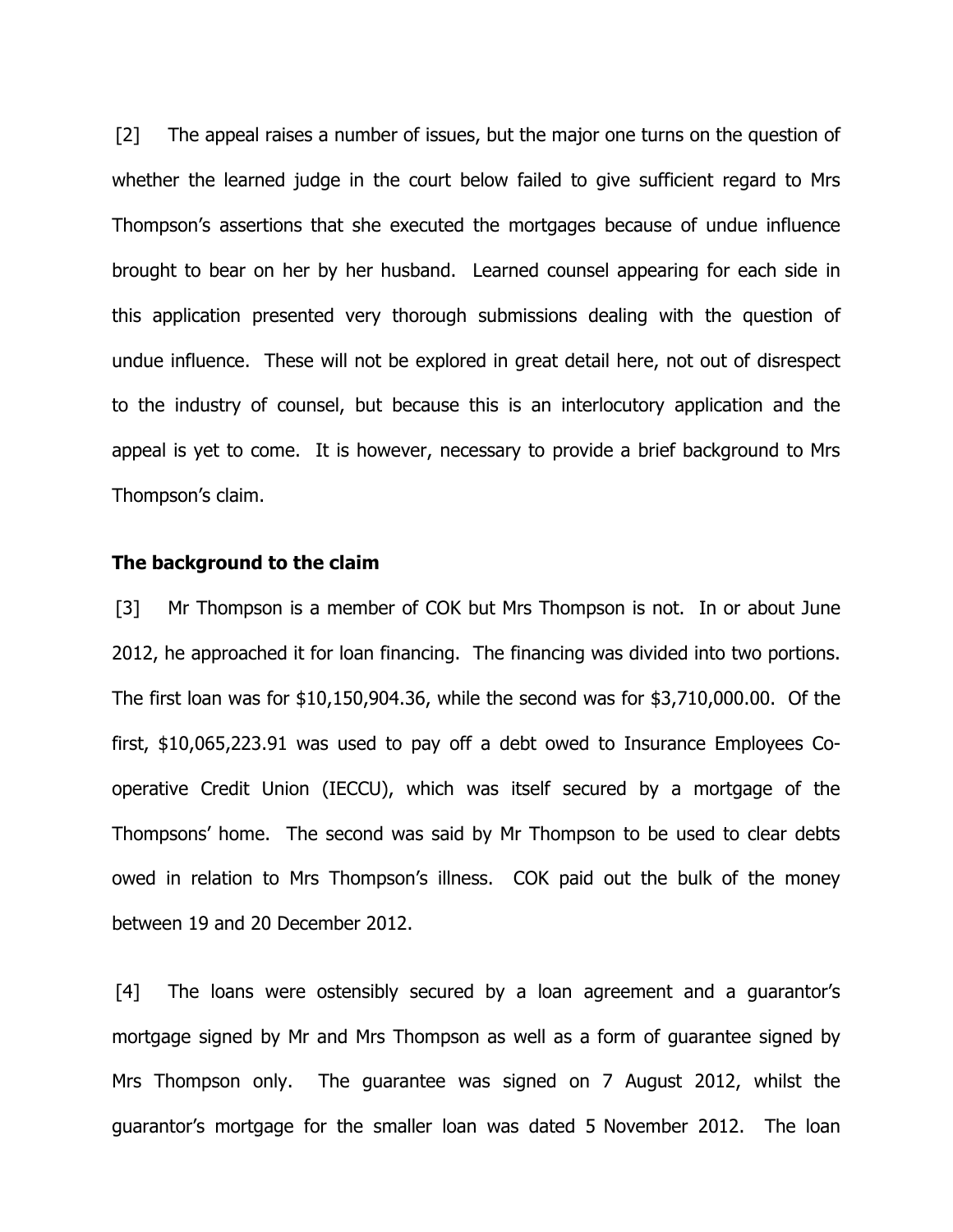agreement was incomplete and undated. The mortgage instrument for the larger loan was not put in evidence by either party. Both mortgages were, however, registered on 13 December 2012.

[5] By July 2013 Mr Thompson had defaulted on the loans. By letter dated 15 July 2013, addressed to both Mr and Mrs Thompson, COK demanded the full repayment of the loans and threatened an exercise of its powers of sale contained in the mortgages if the payments were not made. Mr Thompson, both personally and through his attorneyat-law, engaged COK in discussions over the next 12 months. It is apparent, however that his default continued and by COK's letter dated 23 July 2014, he was accused of being in default on each loan for in excess of 300 days. The sum then demanded by COK, as being due, was \$14,540,729.92 together with collection expenses. Interest was said to have been accruing at the rate of \$3,729.71 per day. COK again threatened sale.

[6] Mrs Thompson filed her claim on 22 August 2014. She asserted that she had executed the security documents by virtue of undue influence brought to bear on her by Mr Thompson. This was done, at a time, she said, when she was very ill and subject to Mr Thompson's will. She asserted that she was not aware of "the Mortgage, the Agreement, her husband's default and the decision of the Defendant to exercise its power of sale [until] her husband informed her in or around June 2014 that the Defendant had chosen to exercise its power of sale, and that they had an offer for the purchase of the Property" (paragraph 8 of her particulars of claim). She sought a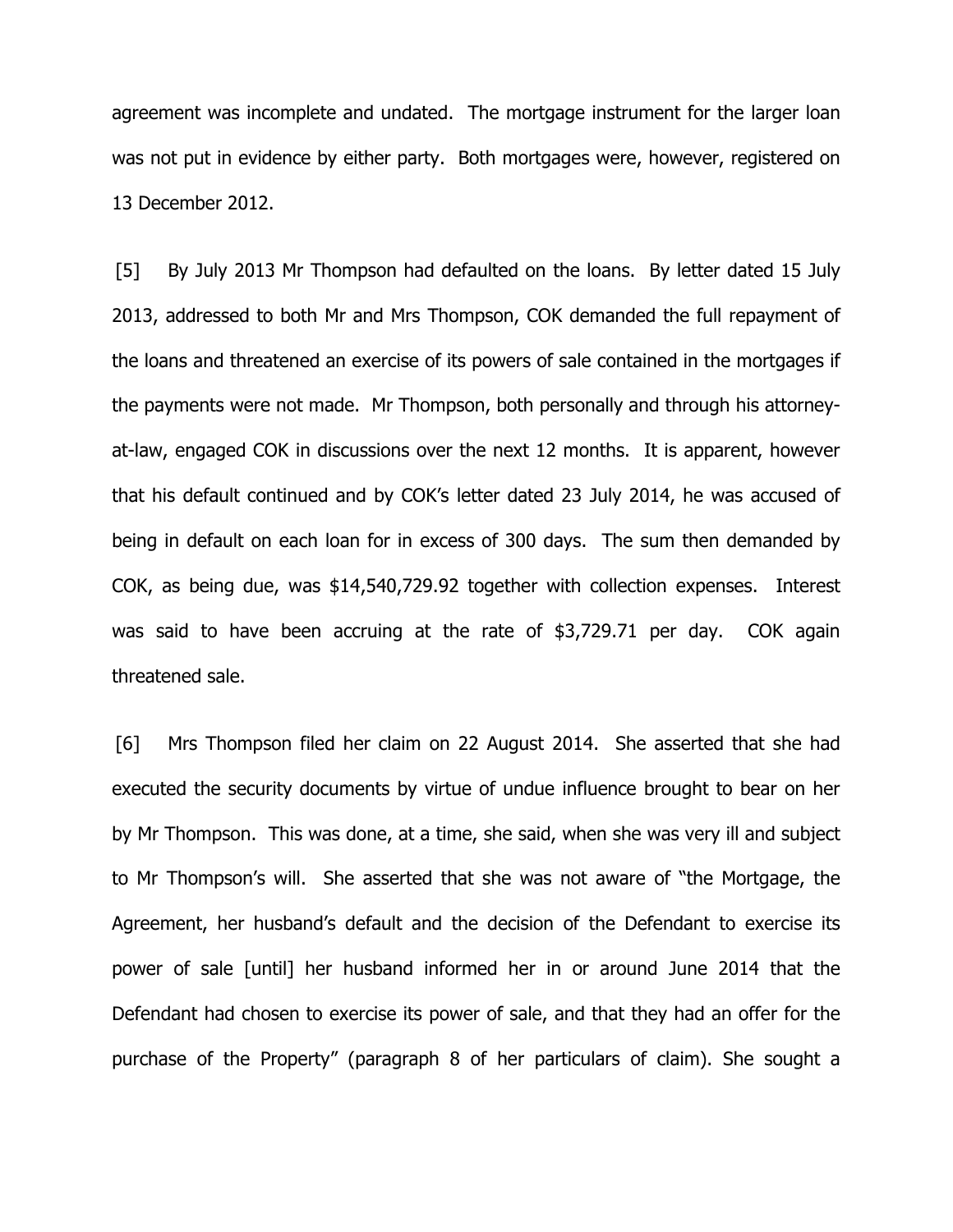rescission of the guarantor's mortgage and the loan agreement on the basis of the undue influence.

[7] COK filed a defence to Mrs Thompson's claim. It asserted that she was fully aware of the loan transactions and pointed to the fact that she had authorised IECCU to provide COK with information with regard to IECCU's loan as well as the title for the property. COK denied the assertion of undue influence and pointed to the fact that their loans were not to pay off Mr Thompson's debts but to refinance the previous debt to IECCU and to settle Mrs Thompson's medical bills.

## **The application before Morrison J**

[8] Mrs Thompson's application for an injunction pending the trial of her claim was supported by affidavit evidence. She emphasised her ignorance of the loans and asserted that she had no outstanding medical bills or debts in relation to those bills. COK responded with affidavit evidence of its own. There were disputes as to fact raised by that evidence. The hearing of the application took place over the course of several days and the learned judge delivered his oral decision shortly thereafter. Learned counsel, who also appeared before Morrison J, have reported that the learned judge held, as part of his reasoning, that there was no serious issue to be tried. A written judgment has been promised, but is not yet available.

#### **The present application**

[9] Mr Jones, on behalf of Mrs Thompson, analysed the essence of each of the nine grounds of her appeal. He stressed the ground that dealt with the matter of undue influence and Mrs Thompson's assertion that she did not benefit from either of the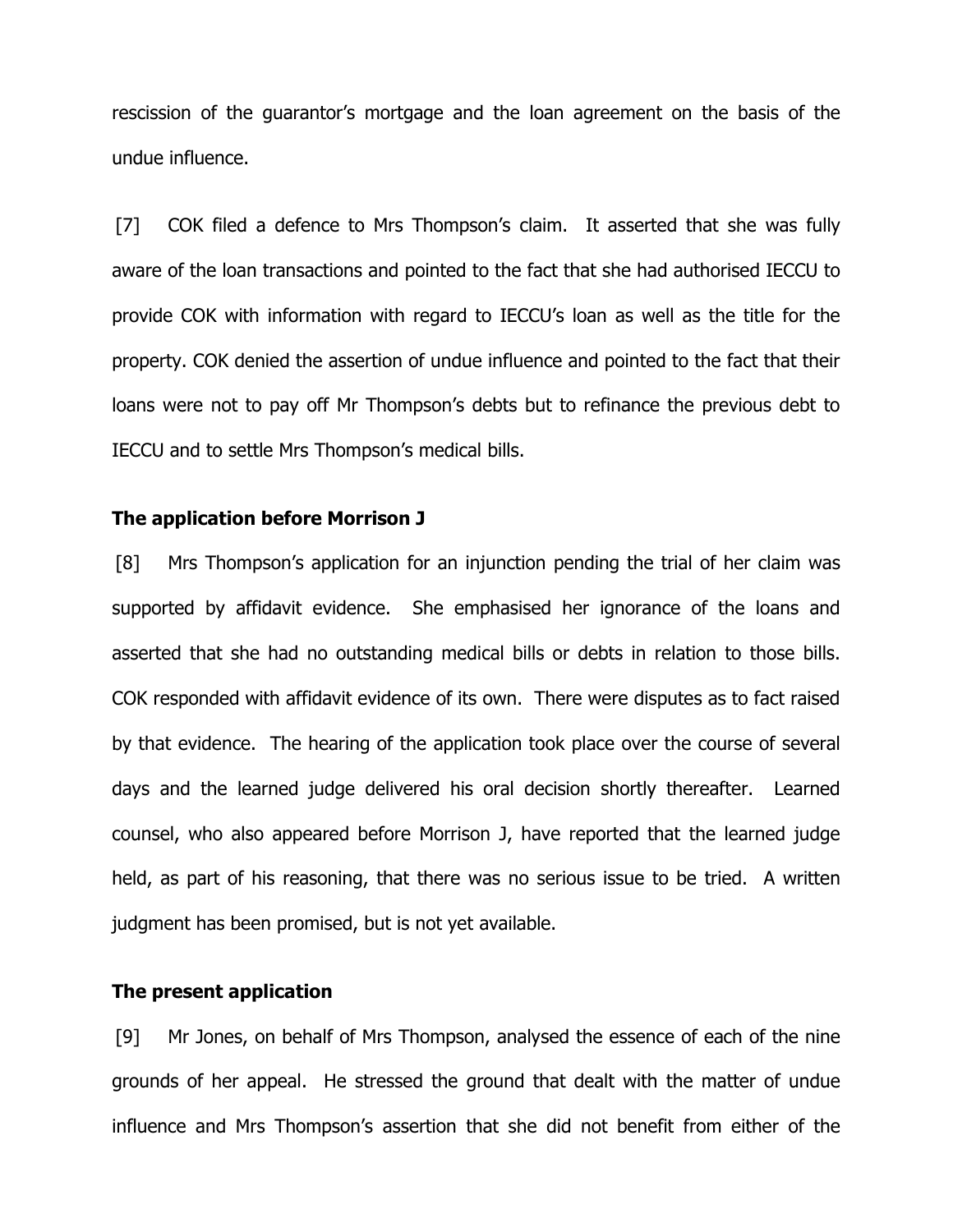mortgages. Learned counsel argued that these matters afforded Mrs Thompson a real prospect of success in her appeal against Morrison J's judgment.

[10] Learned counsel argued that COK had provided no evidence to negative Mrs Thompson's assertions that the execution was achieved through undue influence on her by Mr Thompson and that she had not benefitted from these loans. Mr Jones pointed to the fact that, although it was said that the smaller loan was to settle debts in relation to her health expenses, no evidence was provided to support those assertions. He argued that against that background there was no attempt to advise Mrs Thompson to secure separate legal representation or to advise her of the extent of the liability to which she was exposing herself by executing those documents.

[11] Mr Jones relied on a number of cases in support of his submissions in respect of these points. The cases included **National Commercial Bank (Jamaica) Ltd v Hew and Others** [2003] UKPC 51, **Royal Bank of Scotland plc v Etridge (No 2)** [2001] UKHL 44, **Barclay's Bank plc v O'Brien and Another** [1994] 1 AC 180 and **CIBC Mortgages plc v Pitt and Another** [1993] 3 WLR 802.

[12] On the question of whether Mrs Thompson should be asked to pay into court, as a condition of appeal, the amount demanded by COK, Mr Jones submitted that this requirement should not be imposed in this case. He agreed that it is usually imposed in cases where the court intends to restrain a mortgagee from exercising a power of sale. Learned counsel argued that this case fell within the category of exceptions to the general rule. The authorities show, Mr Jones submitted, that where the validity of the security document is impugned, that is an exception to the normal requirement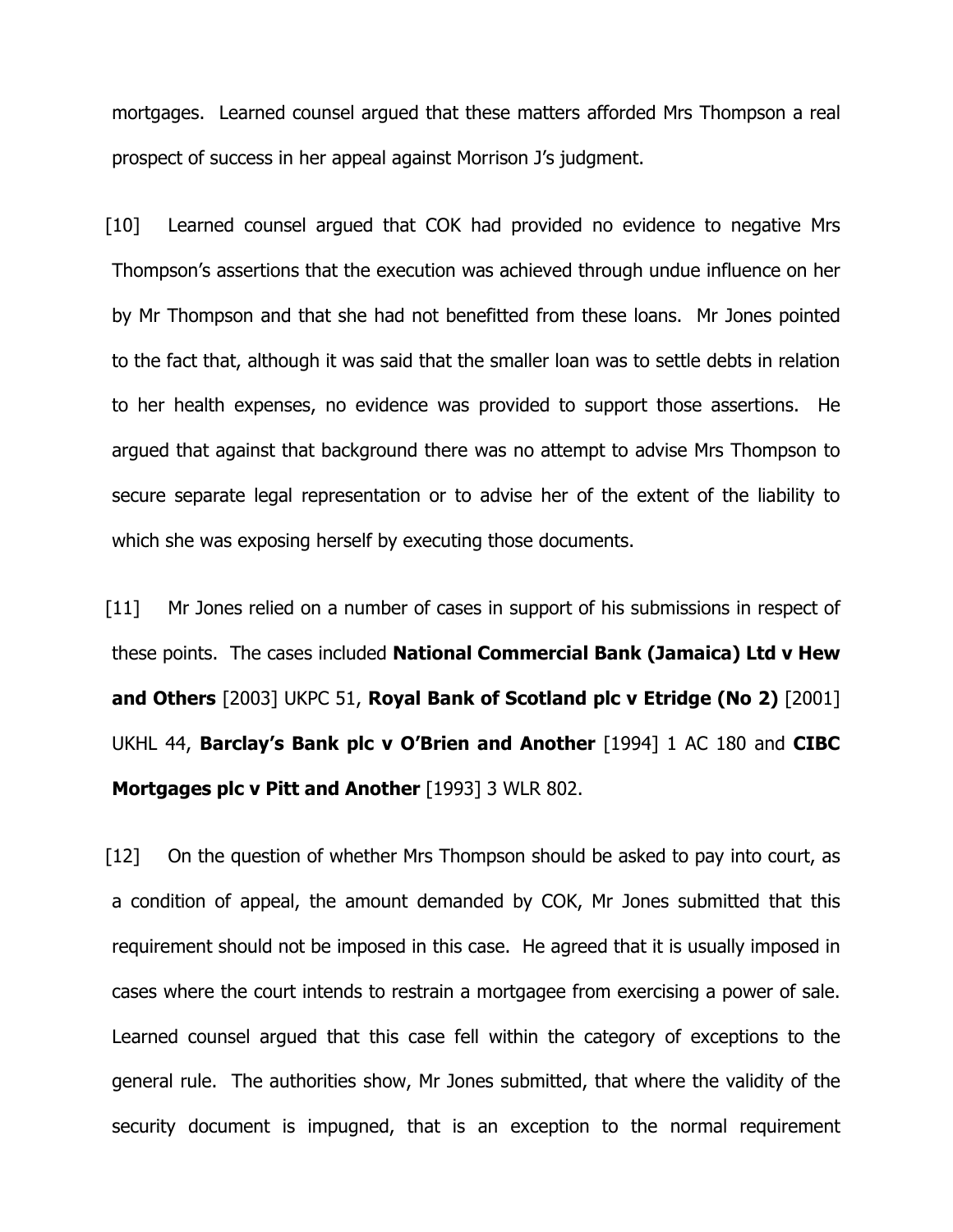imposed on mortgagors. The authorities also show, he argued, that a finding of undue influence, as has been advanced by Mrs Thompson, renders the impugned document invalid. Mr Jones relied on **Rupert Brady v Jamaica Redevelopment Foundation Inc and Others** SCCA No 29/2007 (delivered 12 June 2008) in support of this aspect of his submissions.

[13] All these matters, Mr Jones submitted, showed that Mrs Thompson had satisfied all the requirements for the grant of an injunction by Morrison J. The learned judge, Mr Jones argued, erred when he refused the application in the fact of that evidence and the law in support of her case. In the circumstances, learned counsel submitted, Mrs Thompson's appeal has a real prospect of success.

### **The analysis**

 $[14]$  A single judge of appeal is permitted, by rule 2.11(c) of the Court of Appeal Rules (CAR), to consider and grant applications for injunctions pending the determination of an appeal. In determining whether an injunction ought to be granted pending appeal, the single judge must find that the applicant has a good arguable appeal (see **Olint Corp Ltd v National Commercial Bank Jamaica Ltd** SCCA No 40/2008 Application No 58/2008 (delivered 30 April 2008)). As a part of that analysis, the single judge must bear in mind the fact that this court, when considering the appeal, will only disturb the decision of the learned judge below, if it finds that the judge exercised his or her discretion on an incorrect basis (see **The Attorney General v John Mackay** [2012] JMCA App 1).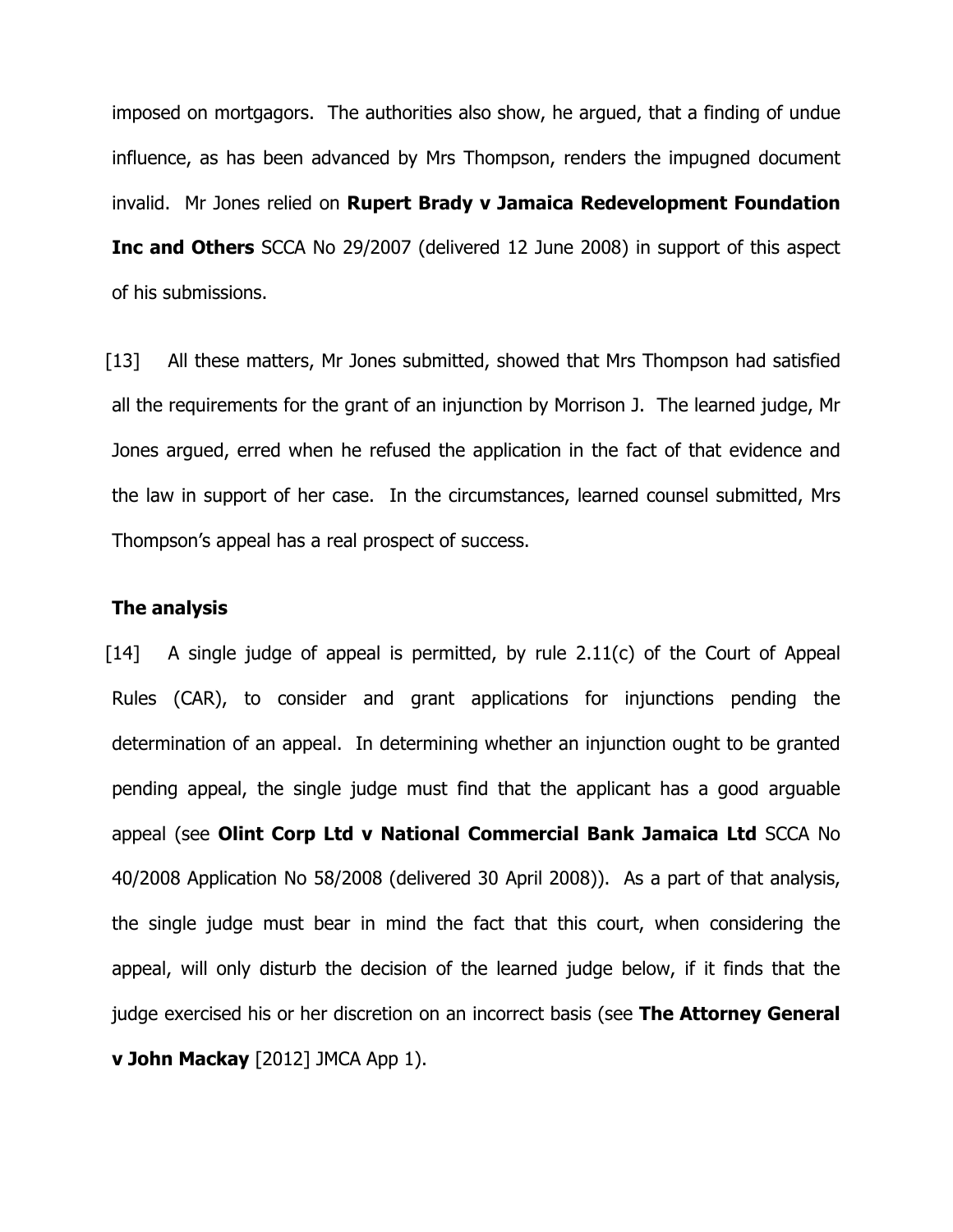[15] The guiding principle is whether, at this stage, the single judge finds that it is arguable that the learned judge in the court below was in error in a significant way in the decision handed down at first instance. As the crucial element of this case is the issue of undue influence and its result on the security documentation, it is necessary to examine that issue along the established guidelines dealing with injunctions, and in particular injunctions for restraining mortgagees from exercising powers of sale contained in a mortgage. The broad questions raised by those guidelines in this context are, is there a serious issue to be raised on appeal, are damages an adequate remedy and the requirements of the balance of convenience or, in other words, the interest of justice.

[16] Those guidelines have been set out in **American Cyanamid Co. v Ethicon Ltd** [1975] 1 All ER 504, which has been accepted by this court as applicable in this jurisdiction. The general consideration of the interests of justice as was emphasised in **National Commercial Bank Jamaica Ltd v Olint Corp. Ltd** PCA [2009] UKPC 16 must also be considered. This is not to usurp the process which the full court will undertake at the hearing of the appeal, but assists in determining whether it is appropriate that an injunction should be imposed pending the hearing of the appeal.

## **Is there a serious issue to be raised on appeal?**

[17] The learned judge found that there is no serious issue to be tried. It is fair to say, however, that the assertions of undue influence raise an issue which cannot yet be considered to be so well settled that the actions of borrowers, guarantors and financiers can easily be determined as falling on one or other side of the issue of the validity of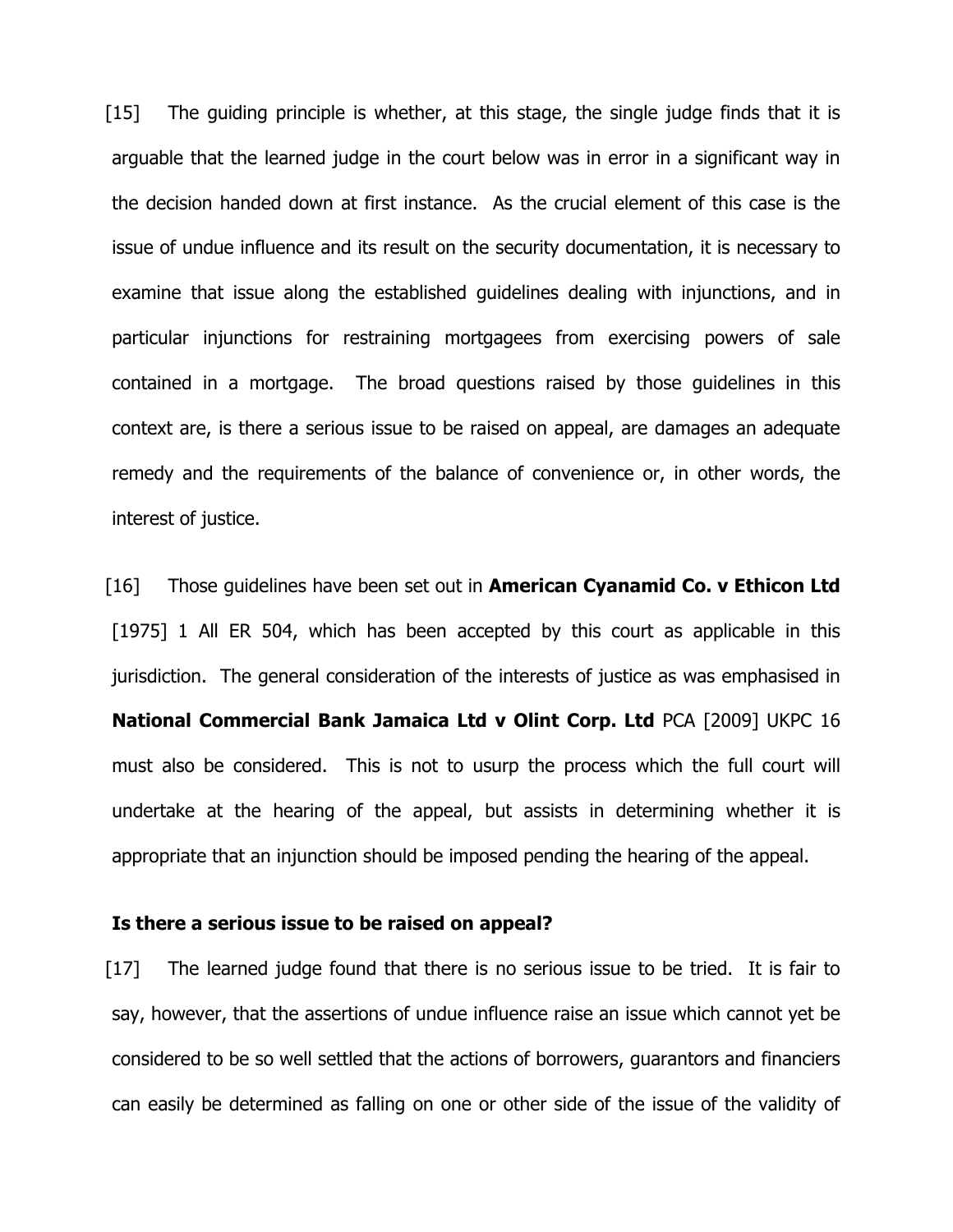security documentation. In this case, there are disputes as to fact as to whether Mrs Thompson was aware of the loans secured and the purpose of the loans. The letter of authority that Mrs Thompson signed for IECCU to release information and the title to COK would suggest that she was aware of the loan. The letter is, however, not definitive as it does not address the question of whether the documents were signed under duress.

[18] In addition to that dispute as to fact, there is no evidence that COK made any attempt to verify Mr Thompson's assertions that the smaller loan was to discharge debts incurred by Mrs Thompson's medical condition. There is also no evidence of COK attempting to meet the minimum requirements of a lender, as set out in **Royal Bank of Scotland v Etridge**, where a wife is being asked to provide security for a loan.

[19] In **Royal Bank of Scotland v Etridge**, the House of Lords ruled that there were certain minimum steps that a financier should take when a wife is asked to provide security for her husband's indebtedness. Among those steps is to ensure that she has independent advice as to the liability she has been asked to undertake, including the amount of the indebtedness involved, and the consequences of default.

[20] In Mrs Thompson's case, there do not seem to be any assertion that there was independent advice given. There are disputes as to fact on the issue of whether the requirement of independent advice was triggered. In the circumstances, it is arguable that some success could attend an appeal on the question of whether the learned judge was right in finding that there was no serious issue to be tried.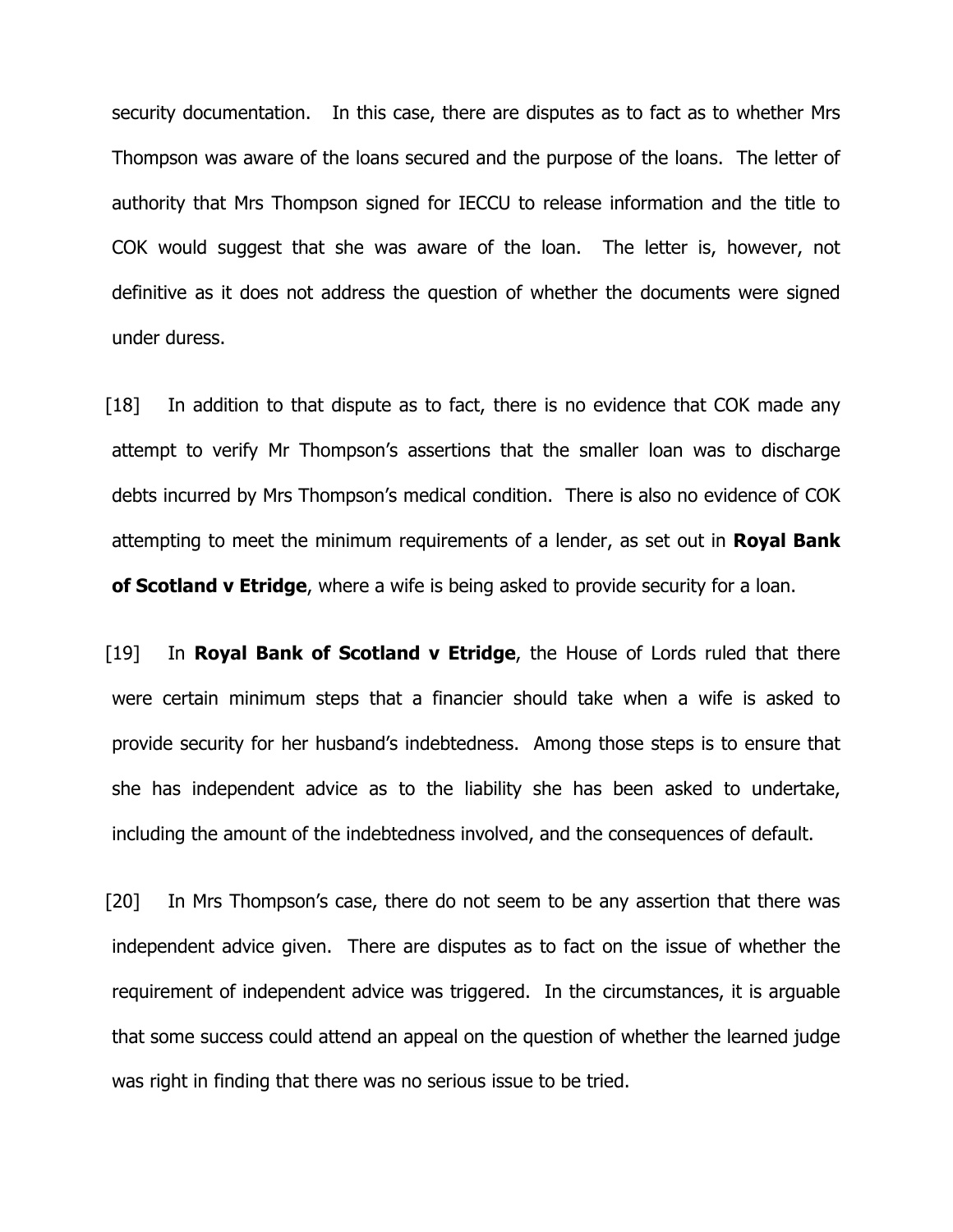### **Are damages an adequate remedy?**

[21] It is also fair to say that damages would not be an adequate remedy for Mrs Thompson. This property is her matrimonial home and there would at least be sentimental attachment to it.

[22] Conversely, COK could be compensated by an award of damages. Based on the value of the property, it does seem, from the level of the Thompsons' equity in it, that if the sale were not unduly delayed, COK would not be left out of pocket.

## **The other issues affecting the balance of convenience**

[23] The other issues of the balance of convenience include consideration of the principle that a mortgagee will not be restrained unless the mortgagor pays into court the amount claimed by the mortgagee. That principle has been established in the case of **SSI (Cayman) Limited, Dr Steve Laufer and FSI Financial Services US Inc v International Marbella Club SA** SCCA No 57/1986 (delivered 6 February 1987). The principle was, confirmed and clarified in **Mosquito Cove Ltd and Others v Mutual Security Bank Ltd and Others** [2010] JMCA Civ 32.

[24] **Mosquito Cove** confirmed that the **Marbella** principle, requiring a payment in, is, however, subject to certain exceptions. One of those exceptions is where the validity of the mortgage is challenged. In **Rupert Brady** there was no requirement for the payment of the sum claimed despite the fact that the mortgagee was restrained. This is because Dr Brady, the claimant, asserted that he had not signed or approved the execution of the impugned mortgage.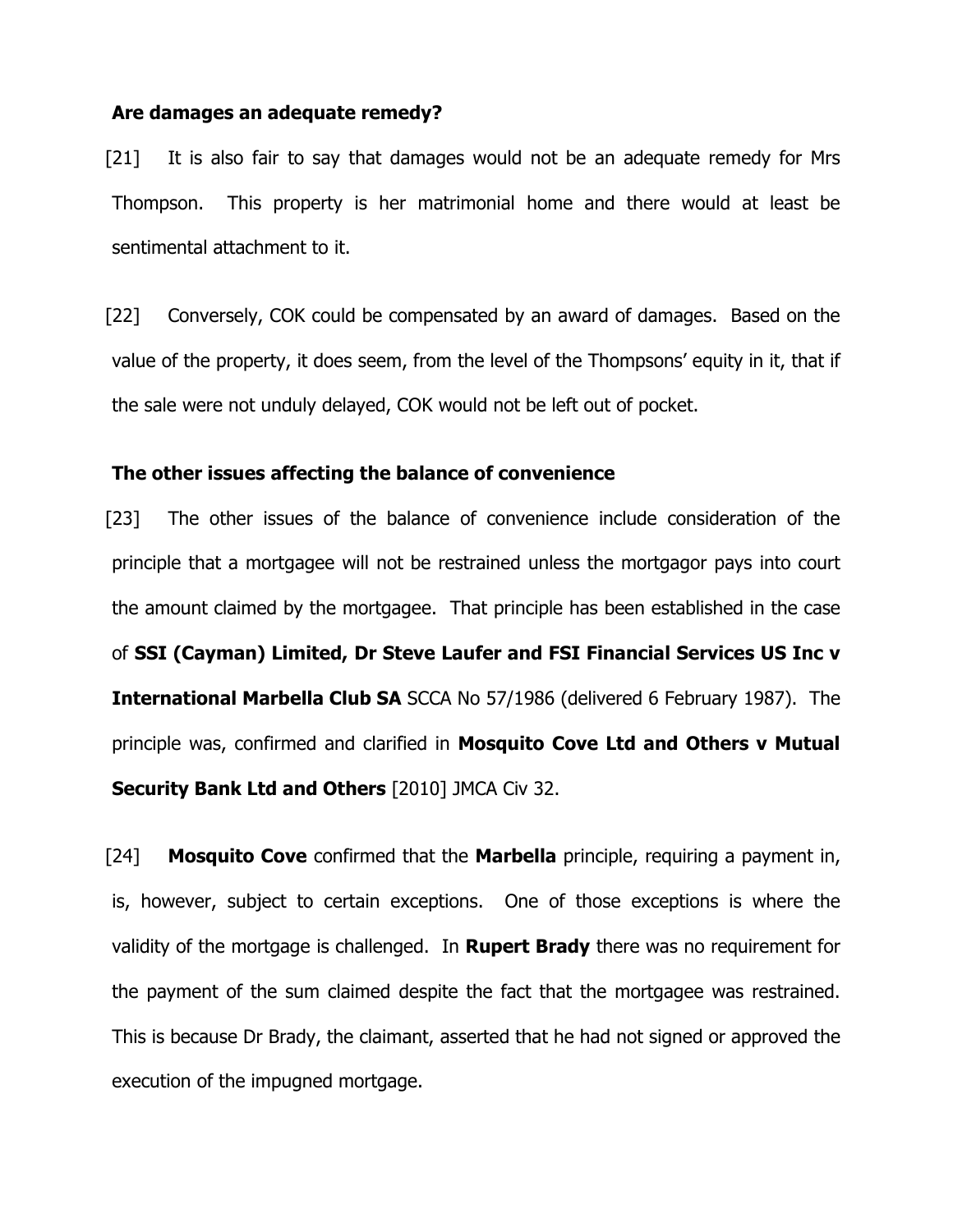[25] The assertion of undue influence, as Mr Jones has pointed out, does call the validity of the mortgage into question. The issue of whether COK did sufficient to meet the minimum requirements set out in **Royal Bank of Scotland v Etridge** is a live issue with regard to the question of the validity of the security documentation signed by Mrs Thompson. That however is not conclusive that the **Marbella** requirement should not be imposed.

[26] Although Mr Jones has stressed the absence of evidence in respect of the smaller loan, Mrs Gibson-Henlin, on behalf of COK, stressed that it is patent that the larger loan was used for re-financing the indebtedness to IECCU in respect of the property. Mrs Gibson-Henlin's stress is not misplaced. The certificate of title shows that the property is jointly owned and that mortgage to IECCU was endorsed thereon, as was a mortgage to the Bank of Nova Scotia, prior to that. That indebtedness would, therefore, not have been Mr Thompson's sole indebtedness, which is an essential element of the **Royal Bank of Scotland v Etridge** requirements, but rather a joint liability.

[27] It could well be argued that Mrs Thompson's attempt to say that the IECCU account was solely in Mr Thompson's name, as is the COK account, cannot avail her. The larger loan benefitted her insofar as it discharged her debt to IECCU. There is also unchallenged evidence that there would also have been a benefit by way of lower monthly instalments in respect of the COK loan as opposed to the IECCU liability.

[28] The alleged benefit to Mrs Thompson strongly indicates, at least in respect of the larger loan, that she cannot benefit from the line of authorities dealing with the setting aside of transactions as a result of undue influence. As a borrower, Mrs Thompson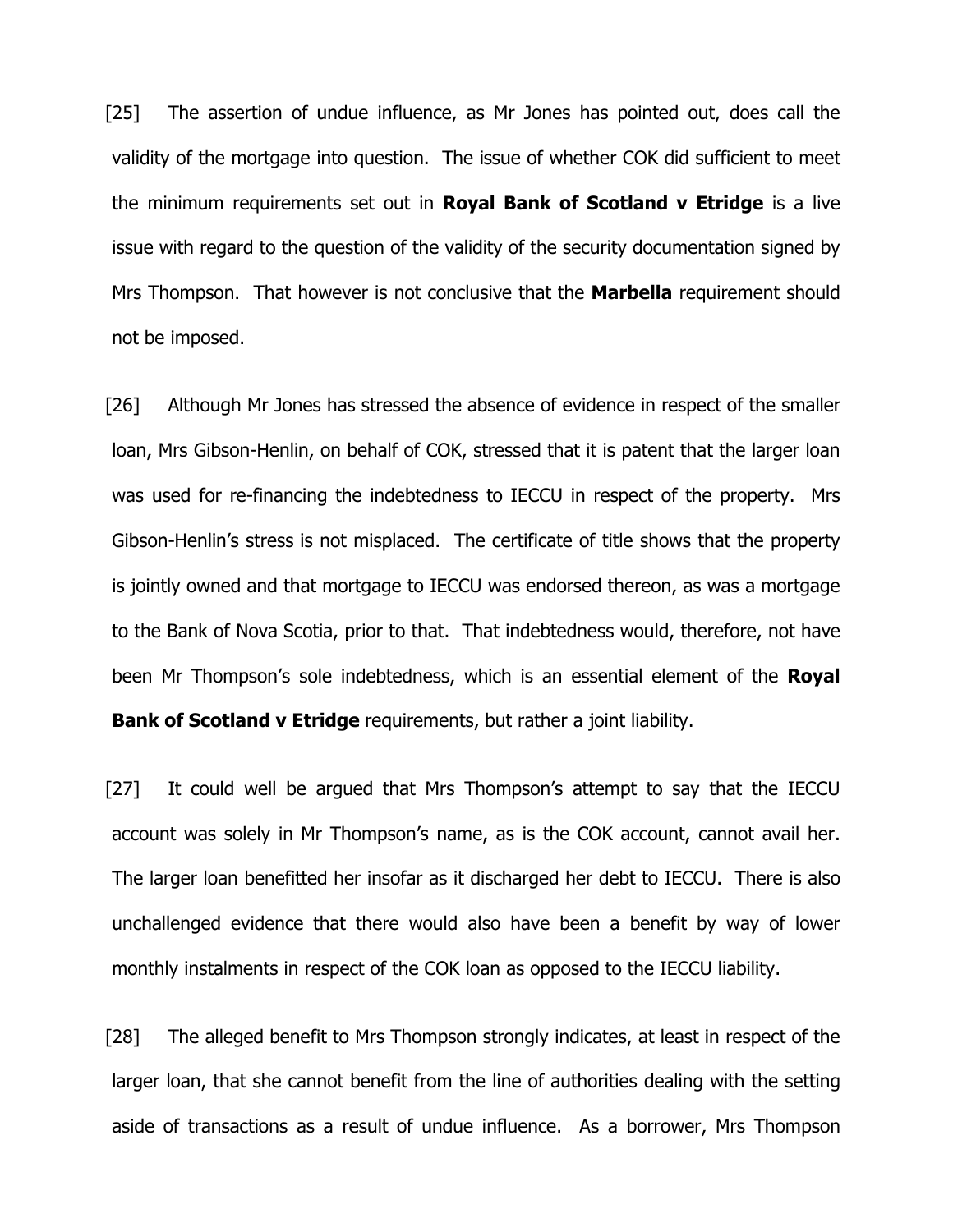cannot seek to have the security documents set aside without accounting for the

benefit that she has received by them. In the judgment of the Privy Council in

# **National Commercial Bank (Jamaica) Ltd v Hew and Another**, Lord Millett

stated, in part, at paragraph 43:

"Where a transaction is obtained by undue influence, it must be set aside *ab initio;* and this requires a mutual accounting with mutual restitution by both parties. Where the transaction is one of guarantee this presents no difficulty. A surety incurs a liability but obtains no benefit. It is sufficient to set aside his liability; there is nothing for him to disgorge by way of counter-restitution. **But where the transaction is one of loan the position is very different. It would not be just simply to set aside the loan; this would leave the borrower unjustly enriched. The proper course is to set aside the contract of loan and require the borrower to account for the moneys received with interest at a rate fixed by the court**." (Emphasis supplied)

[29] COK, on the basis of that reasoning, would seem to be entitled to exercise its power of sale contained in the mortgage securing the larger loan. The fact that the same arguments are not obviously available in respect of the smaller loan should not detract from that entitlement.

[30] In balancing the inconvenience to these parties, it would seem that the appropriate order is to apply the **Marbella** principle, allowing Mrs Thompson to make the payment in, if she can.